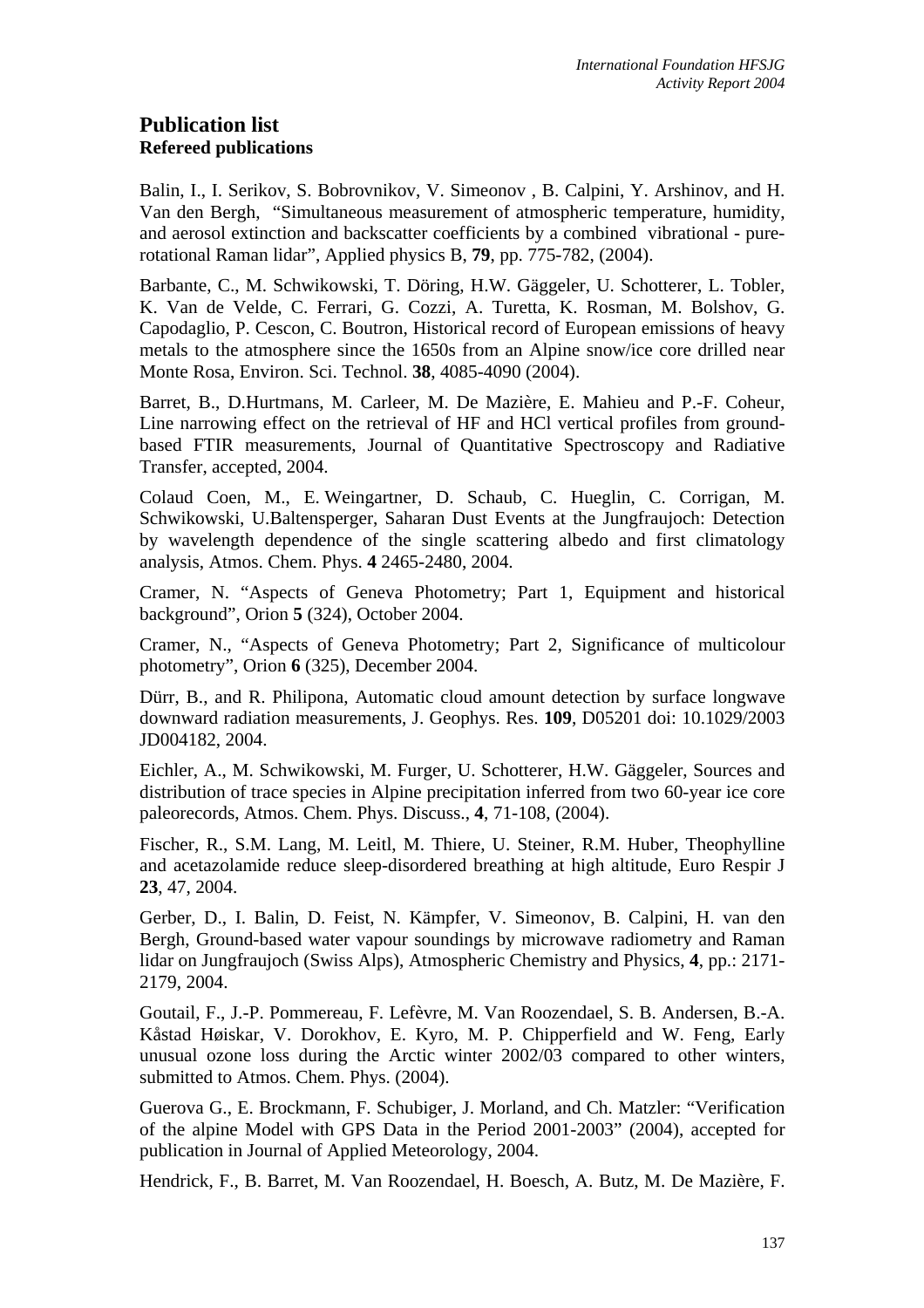Goutail, C. Hermans, J.-C. Lambert, K. Pfeilsticker, and J.-P. Pommereau, Retrieval of nitrogen dioxide stratospheric profiles from ground-based zenith-sky UV-visible observations: Validation of the technique through correlative comparisons, Atmos. Chem. Phys. **4**, 2091-2106, 2004.

Henning S., S. Bojinski, S. Ghan, S. Nyeki, E. Weingartner, S. Wurzler, U. Baltensperger, Aerosol partitioning in natural mixed-phase clouds, Geophys. Res. Lett. **31**, doi:10.1029/2003GL019025, 2004.

Hunt, L.K., Pierini, D., Giovanardi, C. Near-Infrared observations of galaxies in Pisces-Perseus. V: On the origin of bulges, A&A, **414**, 905, 2004.

Kramer, C., Jakob, H., Mookerjea, B., Schneider, N., Brüll, M., Stutzki, J., Emission of CII, CI, and CO in W3Main, Astron. & Astrophys. **424**, 887, 2004.

Levin, I. and B. Kromer, 2004. The tropospheric  ${}^{14}CO_2$  level in mid-latitudes of the Northern Hemisphere (1959-2003). Radiocarbon **46**(3), in press.

Lüthi, T., A. Lüdi, and M. Magun, Determination of the location and effective angular size of the solar flares with a 210 GHz multibeam radiometer, A&A **420**, 361-370  $(2004)$ .

Lüthi, T., A. Magun, and M. Miller, First observation of a solar X-class flare in the submillimeter range with KOSMA, A&A **415**, 1123-1132 (2004).

Olivier, S., K. Fifield, H.W. Gäggeler, P. Santschi, M. Schwikowski, U. Schotterer, L. Wacker, S. Bajo, T. Papina, Plutonium from global fallout recorded in an ice core from the Belukha Glacier, Siberian Altai, Environ. Sci. Technol. **38**, 6507-6512 (2004).

Philipona, R., and B. Dürr, Greenhouse forcing outweighs decreasing solar radiation driving rapid temperature rise over land, Geophys. Res. Letters, **31**, L22208, doi:10.1029/2004GL020937, 2004.

Philipona, R., B. Dürr, and C. Marty, Greenhouse effect and altitude gradients over the Alps – by surface longwave radiation measurements and model calculated LOR, Theor. Appl. Climatol. **77**, 1-7, 2004.

Philipona, R., B. Dürr, Ch. Marty, A. Ohmura, and M. Wild, Radiative forcing – measured at Earth's surface – corroborate the increasing greenhouse effect, Geophys. Res. Letters, **31**, L03202, doi:10.1029/2003GL018765, 2004.

Priller, A., M. Berger, H.W. Gäggeler, E. Gerasopoulos, P.W. Kubik, Ch. Schnabel, L. Tobler, E.-M. Wild, P. Zanis, Ch. Zerefos, Accelerator mass spectrometry of particle-bound 10Be, Nuclear Instruments and Methods in Physics Research B **223– 224**, 601-607 (2004).

Qin, Sheng-Li, Wu, Yue-Fang, Wang, Jun-Jie, Zhao, Gang, Shi Jian-Rong, Miller, M., Star Formation in Molecular Cloud Associated with IRAS 07028-1100, Chinese Phys. Lett. **21** 1677, 2004.

Reimann, S., Schaub, D., Stemmler, K., Folini, D., Hofer, P., Buchmann, B., Simmonds, P.G., Greally, B.R., and O'Doherty, S., Halogenated Greenhouse Gases at the Swiss High Alpine Site of Jungfraujoch (3850 m asl): Continuous Measurements and their Use for Regional European Source Allocation, J. Geophys. Res., Vol. **109**, No. D5, D05307 10.1029/2003JD003923, 2004.

Rinsland, C. P., E. Mahieu, R. Zander, A. Goldman, S. W. Wood, and L. S. Chiou,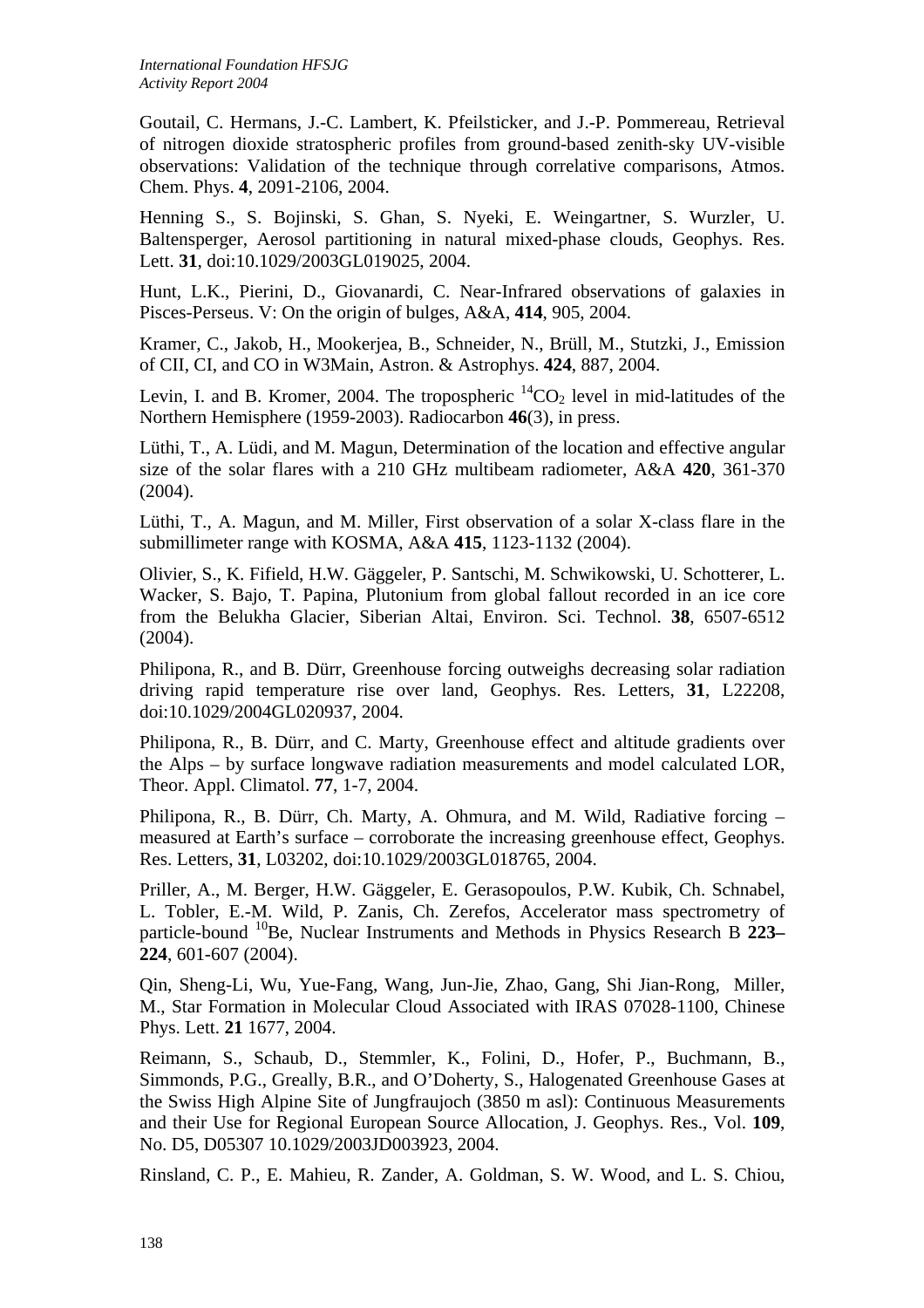Free Tropospheric Measurements of Formic Acid (HCOOH) from Infrared Ground-Based Solar Absorption Spectra: Retrieval Approach, Evidence for a Seasonal Cycle, and Comparison with Model Calculations, J. Geophys. Res., **109**, D18308, doi:10.1029/2004JD004917, 2004.

Schwikowski, M., C. Barbante, T. Döring, H.W. Gäggeler, C. Boutron, U. Schotterer, L. Tobler, K. Van de Velde, C. Ferrari, G. Cozzi, K. Rosman, P. Cescon, Post-17thcentury changes of European lead emissions recorded in high-altitude Alpine snow and ice, Environ. Sci. Technol. **38**, 957-964 (2004).

Sturm, P., M. Leuenberger, C. Sirignano, R. E. M. Neubert, H. A. J. Meijer, R. Langenfelds, W. A. Brand, and Y. Tohjima, Permeation of atmospheric gases through polymer O-rings used in flasks for air sampling, J. Geophys. Res., **109**, D04309, doi:10.1029/2003JD004073, 2004.

Sutter, M., B. Dürr, and R. Philipona, Comparison of two radiation algorithms for surface-based cloud-free detection, J Geophys. Res. **109**, D17202, doi:10.1029/ 2004JD004582, 2004.

Taslakov, M., V. Simeonov, and H. van den Bergh, "Ozone detection by Quantum Cascade Laser Single-pulse spectroscopy", submitted to Applied Physics B.

Taslakov, M., V. Simeonov, and H. van den Bergh, **"**Quantum cascade laser based system for line-of-sight data transmission in the mid IR", to be published in "Laser physics and applications", SPIE vol. 5930, in print.

Taslakov, M., V. Simeonov, and H. van den Bergh, "Open path trace gas measurements using pulse quantum cascade laser", to be published in "Laser physics and applications", SPIE vol. 5930, in print.

Tositti, L., S. Hübner, H.J. Kanter, W. Ringer, S. Sandrini, L. Tobler, Intercomparison of sampling and measurements of  ${}^{7}$ Be in air at four high-altitude locations in Europe, Appl. Radiat. Isot. 61, 1497-1502 (2004).

Troller M., A. Geiger, E. Brockmann and H.-G. Kahle: "Influence of Tropospheric Water Vapor on GPS Measurements and its Mitigation using Permanent GPS Networks", accepted for publication in Geophys. J. Int, 2004.

Troller M., A. Geiger, E. Brockmann, J.-M. Bettems, B. Bürki, H.-G. Kahle: "Tomographic Determination of the Spatial Distribution of Water Vapor Using Remote Sensing Techniques", accepted for publication in Advances in Space Research, 2004.

Van Dingenen, R., F. Raes, J.P. Putaud, U. Baltensperger, A. Charron, M.C. Facchini, S. Decesari, S. Fuzzi, R. Gehrig, H.C. Hansson, R.M. Harrison, C. Hüglin, A.M. Jones, P. Laj, G. Lorbeer, W. Maenhaut, F. Palmgren, X. Querol, S. Rodriguez, J. Schneider, H. ten Brink, P. Tunved, K. Torseth, B. Wehner, E. Weingartner, A. Wiedensohler, P. Wahlin, A European aerosol phenomenology-1: physical characteristics of particulate matter at kerbside, urban, rural and background sites in Europe Atmos. Environ. **38**, 2561-2577, 2004.

Yurganov, L.N., P. Duchatelet, A.V. Dzhola, D.P. Edwards, F. Hase, I. Kramer, E. Mahieu, J. Mellqvist, J. Notholt, P.C. Novelli, A. Rockmann, H.E. Scheel, M. Schneider, A. Schulz, A. Strandberg, R. Sussmann, H. Tanimoto, V. Velazco, J.R. Drummond, and J.C. Gille, Increased Northern Hemispheric carbon monoxide burden in the troposphere in 2002 and 2003 detected from the ground and from space, Atmos.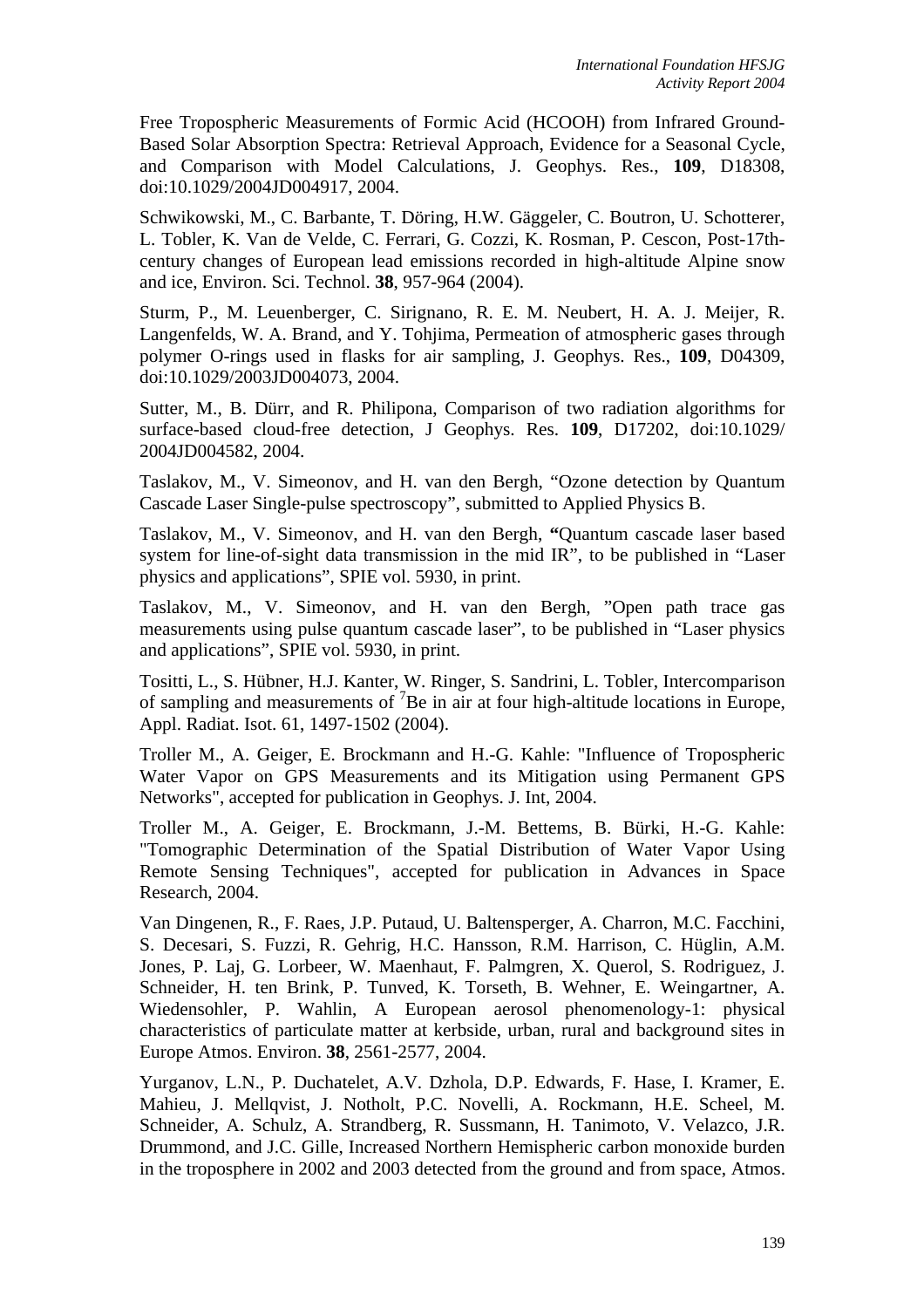Chem. Phys. Discuss., **4**, 4999-5017, 2004b.

Yurganov, L.N., T. Blumenstock, E.I. Grechko, F. Hase, E.J. Hyer, E.S Kasischke, M. Koike, Y. Kondo, I. Kramer, F.-Y. Leung, E. Mahieu, J. Mellqvist, J. Notholt, P.C. Novelli, C.P. Rinsland, H.E. Scheel, A. Shultz, A. Strandberg, R. Sussmann, H. Tanimoto, V. Velazco, R. Zander, and Y. Zhao, A Quantitative Assessment of the 1998 Carbon Monoxide Emission Anomaly in the Northern Hemisphere Based on Total Column and Surface Concentration Measurements, J. Geophys. Res., **109** (D15), D15305, doi:10.1029/2004JD004559, 2004a.

### **Conference presentations / Posters**

Balin, I., M. Parlange, B. Calpini, V. Simeonov, and H. van den Bergh , "Elevated atmospheric boundary layer over the Swiss Alps during the August 2003 heat wave", in the proceedings of the  $22<sup>nd</sup>$  International laser Radar Conference, Matera, Italy, 8-12 July 2004, pp 781-784.

Balin, I., V. Simeonov, I. Serikov, S. Bobrovnikov, B. Calpini,Y. Arshinov, and H. van den Bergh, "Simultaneous measurement of temperature, water vapor, aerosol extinction and backscatter by Raman lidar", in the proceedings of the  $22<sup>nd</sup>$ International laser Radar Conference, Matera, Italy, 8-12 July 2004, pp.139-142, pp. 139-142.

Bower, K., M. Flynn, M. Gallagher, J. Allan, J. Crosier, T. Choularton, H. Coe, R. Burgess, U. Baltensperger, E. Weingartner, S. Mertes, J. Schneider, Measurements of wintertime cloud-aerosol interactions at the Jungfraujoch mountain-top site in the Swiss alps, oral presentation at the AAAR Fall Meeting, Atlanta, Georgia, October 2004.

Brockmann E., D. Ineichen, G. Guerova, J.-M. Bettems, A. Somieski, M. Troller, M. Becker and P. Haefele (2004): "Activities of swisstopo in GPS meteorology", Paper presented at the IGS workshop Berne, March 1-5, 2004.

Brüll, M., Kramer, C., Ossenkopf, V., Simon, R., Stutzki, J., The KOSMA large scale CO survey of clouds in the Galactic Molecular ring Astrophysics and Space Science **289**, 3, 255, 2004.

Camy-Peyret, C., G. Dufour, S. Payan, H. Oelhaf, G. Wetzel, G. Stiller, T. Blumenstock, C.E. Blom, T. Gulde, N. Glatthor, A. Engel, M. Pirre, V. Catoire, G. Moreau, M. De Mazière, C. Vigouroux, E. Mahieu, U. Cortesi, F. Mencaraglia, Validation of MIPAS N2O profiles by stratospheric balloon, aircraft and ground based measurements, Proceedings of the Second Workshop on the Atmospheric Chemistry Validation of ENVISAT (ACVE-2) (Esrin, Italy, May 3-7, 2004), SP-562 (ESA), 241-249, 2004.

Cozic J., S. Mertes, E. Weingartner, B. Verheggen, A. Petzold, U. Baltensperger, Scavenging ratio of Black Carbon by cloud droplets and ice crystals at the high Alpine site Jungfraujoch (3580 m asl.), Proc. EAC 2004, Budapest, Hungary, J. Aerosol Sci. **I**, S71-S72, September 6-10, 2004.

De Mazière, M, B. Barret, C. Vigouroux, T. Blumenstock, F. Hase, I. Kramer, C. Camy-Peyret, P. Chelin, T. Gardiner, M. Coleman, P. Woods, K. Ellingsen, M. Gauss, I, Isaksen, E. Mahieu, P. Demoulin, P. Duchatelet, J. Mellqvist, A. Strandberg, V. Velazco, A. Shulz, J. Notholt, R. Sussmann, W. Stremme, and A. Rockmann, Groundbased FTIR measurements of O3- and climate-related gases in the free troposphere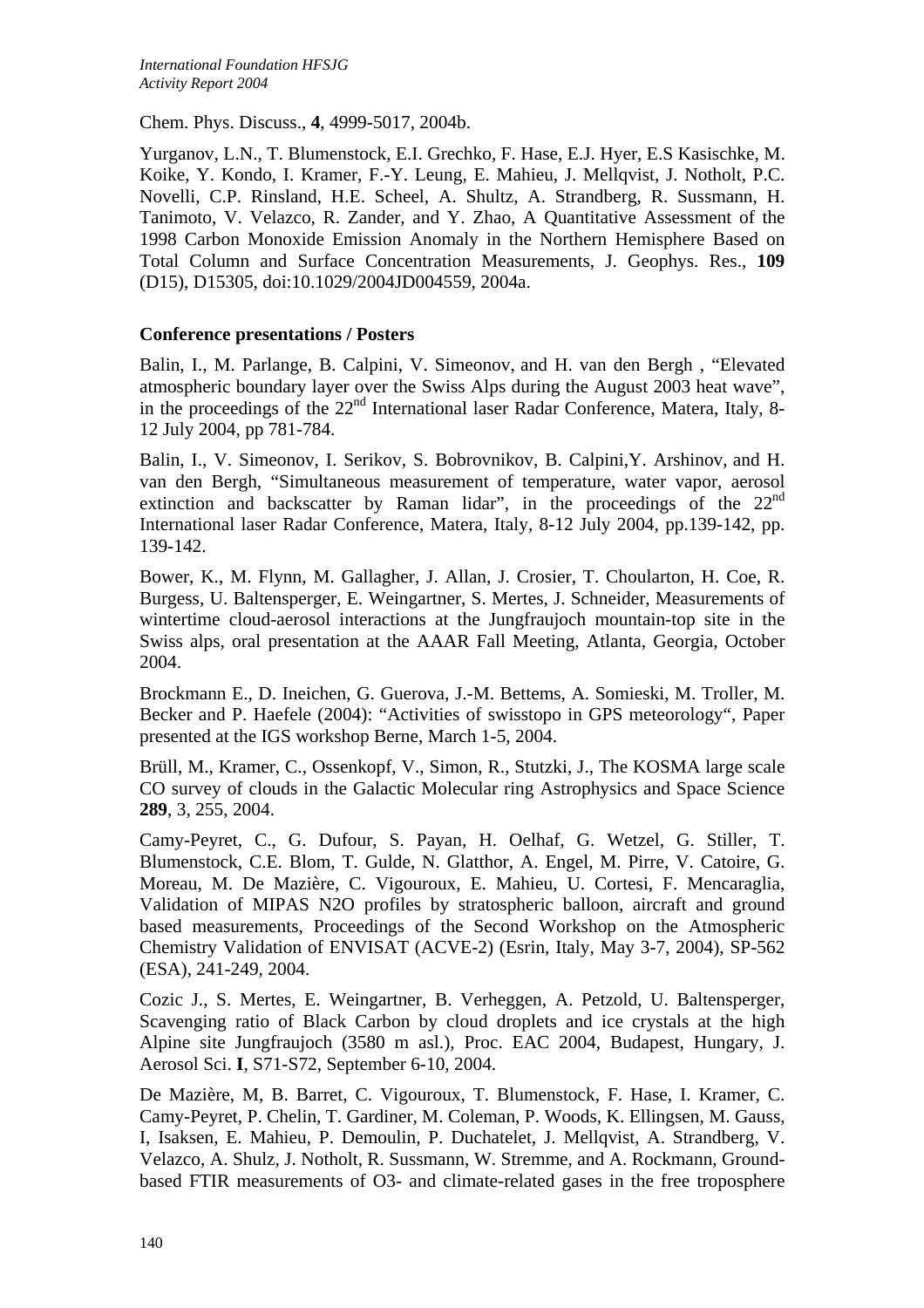and lower stratosphere, in Ozone, **Vol. I**, Proceedings of the XX Quadrennial Ozone Symposium, Kos, Greece, 1-8 June 2004, ISBN 960-630-103-6, pp. 529-530, 2004.

De Mazière, M., B. Barret, T. Blumenstock, M. Buchwitz, R. De Beek, P. Demoulin, H. Fast, A. Gloudemans, A. Griesfeller, D. Griffith, D. Ionov, K. Janssens, N. Jones, E. Mahieu, J. Mellqvist, R. L. Mittermeier, J. Notholt, C. Rinsland, H. Schrijver, A. Schultz, D. Smale, A. Strandberg, K. Strong, R. Sussmann, T. Warneke, S. Wood, comparisons between sciamachy scientific products and groundbased FTIR data for total columns of CO, CH4 and N2O, Proceedings of the Second Workshop on the Atmospheric Chemistry Validation of ENVISAT (ACVE-2) (Esrin, Italy, May 3-7, 2004), SP-562 (ESA), 97-104, 2004.

Flückiger, E.O., R. Bütikofer, L. Desorgher, M.R. Moser, Y. Muraki, Y. Matsubara, T. Sako, H. Tsuchiya, and T. Sakai, The giant Forbush decrease in October/November 2003: Data analysis for the solar neutron detector at Gornergrat, 19th European Cosmic Ray Symposium, Proceedings, Florence, Italy, 2004, to be published in the International Journal of Modern Physics A.

Gerber, D., I. Balin, D. G. Feist, N. Kämpfer, V. Simeonov, B. Calpini, H. van den Bergh, Ground-based water vapour soundings by microwave radiometry and Raman lidar on Jungfraujoch, COST-723 opening workshop, ESTEC, Noordwijk (NL), March 2004.

Haeberlin, H., "Grid-connected PV Plant Jungfraujoch (3454m) in the Swiss Alps: 10 Years of trouble-free Operation with Record Energy Yields", Proc. 19<sup>th</sup> EU PV conference, Paris, 2004.

Häfele, P., L. Martin, M. Becker, E. Brockmann, J. Morland, S. Nyeki, C. Matzler, and M. Kirchner, Impact of radiometric water vapor measurements on troposphere and height estimates by GPS, Institute of Navigators GNSS Conference, 21-24 Sept., Long Beach, California, 2004.

Häfele, P., M. Becker, E. Brockmann, L. Martin, S. Ye and M. Kirchner (2004): "MATRAG – Measurement of Alpine Tropospheric Delay by Radiometer and by GPS", Paper presented at the IGS workshop Berne, March 1-5, 2004.

Häfele, P., M. Becker, M. Kirchner, L. Martin and E. Brockmann (2004): "Impact of WVR Measurements on Troposphere and Height Estimates by GPS ", Paper presented at the ION GNNS 2004 meeting, Session F5 GPS Meteorology, Long Beach, September 21-24, 2004.

Henning, S., T. Rosenørn, E. Weingartner, U. Baltensperger, M. Bilde, Activation behavior of ambient aerosol (Jungfraujoch, 3580 m asl), Proc. EAC 2004, Budapest, Hungary, J. Aerosol Sci. **I**, S67-S68, September 6-10, 2004.

Kämpfer, N., et al., Microwave remote sensing of water vapour, Asia Oceania Geoscience Society, Singapore, July 2004.

Knap, W., S. Nyeki., A. Los., P. Stammes, Sunphotometry at the High Altitude Research Station Jungfraujoch, International Radiation Symposium, Seoul, Korea, 2004.

Lambert, J-C., M. Allaart, S. B. Andersen, T. Blumenstock, G. Bodeker, E. Brinksma, C. Cambridge, M. De Mazière, P. Demoulin, P. Gerard, M. Gil, F. Goutail, J. Granville, D. V. Ionov, E. Kyrö, M. Navarro-Comas, A. Piters, J-P. Pommereau, A. Richter, H. K. Roscoe, H. Schets, J.D. Shanklin, T. Suortti, R. Sussmann, M. Van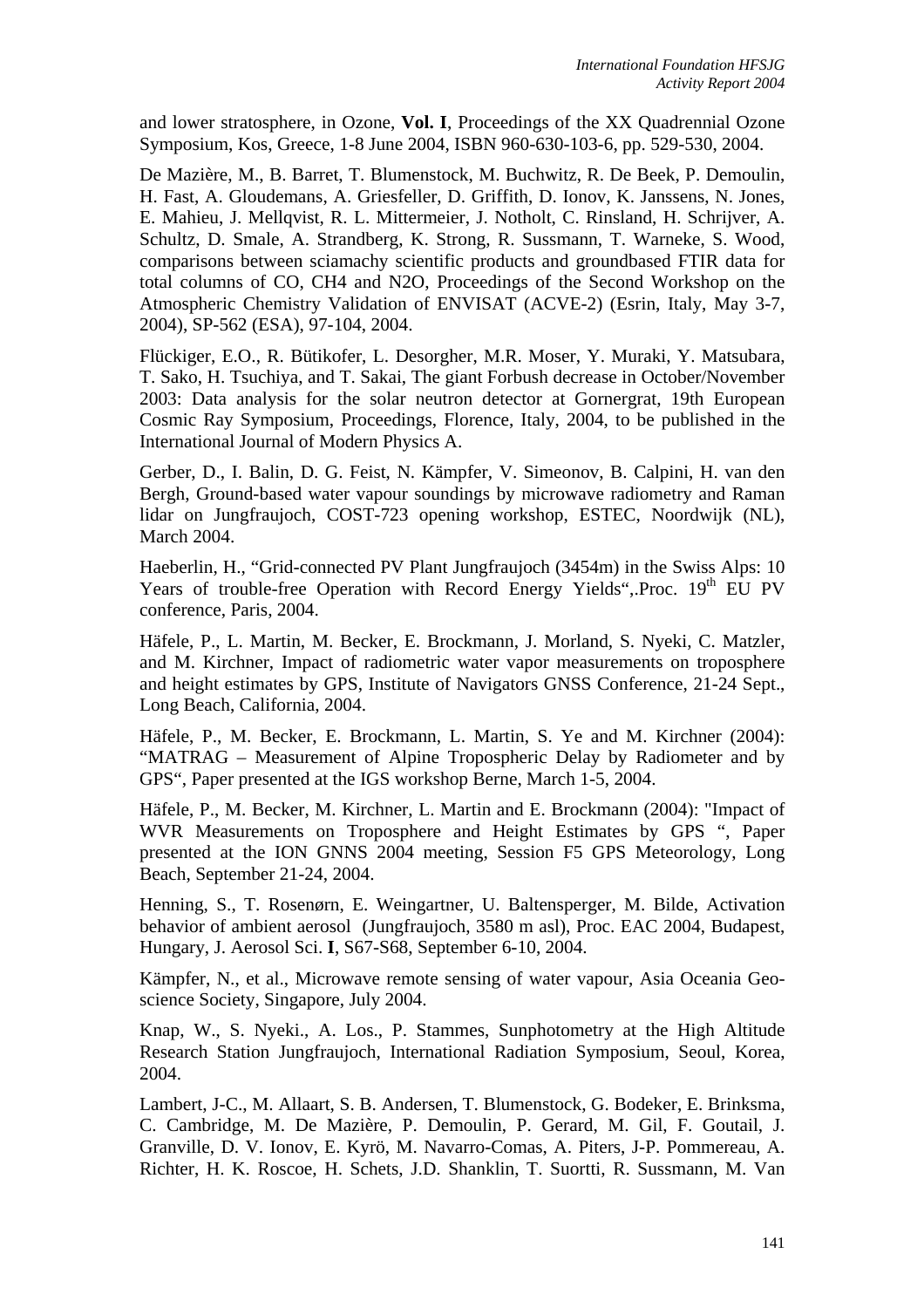Roozendael, C. Varotsos, T. Wagner, S. Wood, and M. Yela, First Ground-Based Validation of SCIAMACHY V5.01 Ozone Column, in Proceedings of the Second Workshop on the Atmospheric Chemistry Validation of ENVISAT (ACVE-2), ESA-ESRIN, Frascati, Italy, 3-7 May 2004 (ESA SP-562, August 2004) ESC01JL1.

Lambert, J-C., T. Blumenstock, F. Boersma, A. Bracher, M. De Mazière, P. Demoulin, I. De Smedt, H. Eskes, M. Gil, F. Goutail, J. Granville, F. Hendrick, D. V. Ionov, P. V. Johnston, I. Kostadinov, K. Kreher, E. Kyrö, R. Martin, A. Meier, M. Navarro-Comas, A. Petritoli, J-P. Pommereau, A. Richter, H. K. Roscoe, C. Sioris, R. Sussmann, M. Van Roozendael, T. Wagner, S. Wood, and M. Yela, Geophysical Validation of SCIAMACHY NO2 Vertical Columns: Overview of Early 2004 Results, in Proceedings of the Second Workshop on the Atmospheric Chemistry Validation of ENVISAT (ACVE-2), ESA-ESRIN, Frascati, Italy, 3-7 May 2004 (ESA SP-562, August 2004) ESC01JL2.

Mahieu, E., P. Duchatelet, R. Zander, P. Demoulin, C. Servais, C.P. Rinsland, M.P. Chipperfield, and M. De Mazière, The evolution of inorganic chlorine above the Jungfraujoch station: An update, in Ozone, **Vol. II**, Proceedings of the XX Quadrennial Ozone Symposium, Kos, Greece, 1-8 June 2004, pp. 997-998, 2004.

Mertes, S., A Counterflow Virtual Impactor (CVI) System for Sampling of freshly formed Ice Particles in Mixed-Phase Clouds at the high Alpine Research Station Jungfraujoch (3580 m): Functionality and first results, Workshop on 'The Tropospheric Ice-Phase', Frankfurt, Germany, 10 – 11 November 2004.

Mertes, S., A. Schwarzenböck, J. Schneider, S. Walter, M. Ebert, M. Inerle-Hof, B. Verheggen, J. Cozic, E. Weingartner, Design and operation of a counterflow virtual impactor inlet system to collect small ice particles out of mixed phase clouds at the high alpine site Jungfraujoch (3580m asl), Journal of Aerosol Science, Volume **35**, Supplement 1, July 2004, S167-168.

Moser, M.R., E.O. Flückiger, R. Bütikofer, L. Desorgher, Y. Muraki, Y. Matsubara, T. Sako, H. Tsuchiya, and T. Sakai, The Extreme Solar Events and the Giant Forbush Decrease in October/November 2003: Analysis of Ground-based Cosmic Ray Data, 35th COSPAR Scientific Assembly, Paris, France, 2004.

Nessler R., E. Weingartner, U. Baltensperger, Adaptation of dry nephelometer measurements to ambient conditions at the Jungfraujoch, 1st EGU General Assembly, Nice, France, 6, 00933, April 25-30, 2004.

Oelhaf, H., T. Blumenstock, M. De Mazière, S. Mikuteit, C. Vigouroux, S. Wood, G. Bianchini, R. Baumann, C. Blom, U. Cortesi, G.Y. Liu , H. Schlager, C. Camy-Peyret, V. Catoire, M. Pirre, K. Strong, G. Wetzel, Validation of MIPAS-ENVISAT version  $4.61$  HNO<sub>3</sub> operational data by stratospheric balloon, aircraft and ground-based measurements, Proceedings of the Second Workshop on the Atmospheric Chemistry Validation of ENVISAT (ACVE-2) (Esrin, Italy, May 3-7, 2004), SP-562 (ESA), 250-256, 2004.

Papayannis, A. et al, "Saharan dust outbreaks towards Europe: 3 years of systematic observations by the European lidar network in the frame of the EARLINET project (2000-2003)", in the proceedings of the 22<sup>nd</sup> International laser Radar Conference, Matera, Italy, 8-12 July 2004, pp. 845-848.

Philipona, R., and B. Dürr, Exponential temperature increase in central Europe: Under decreasing solar– but strongly increasing greenhouse warming, American Geo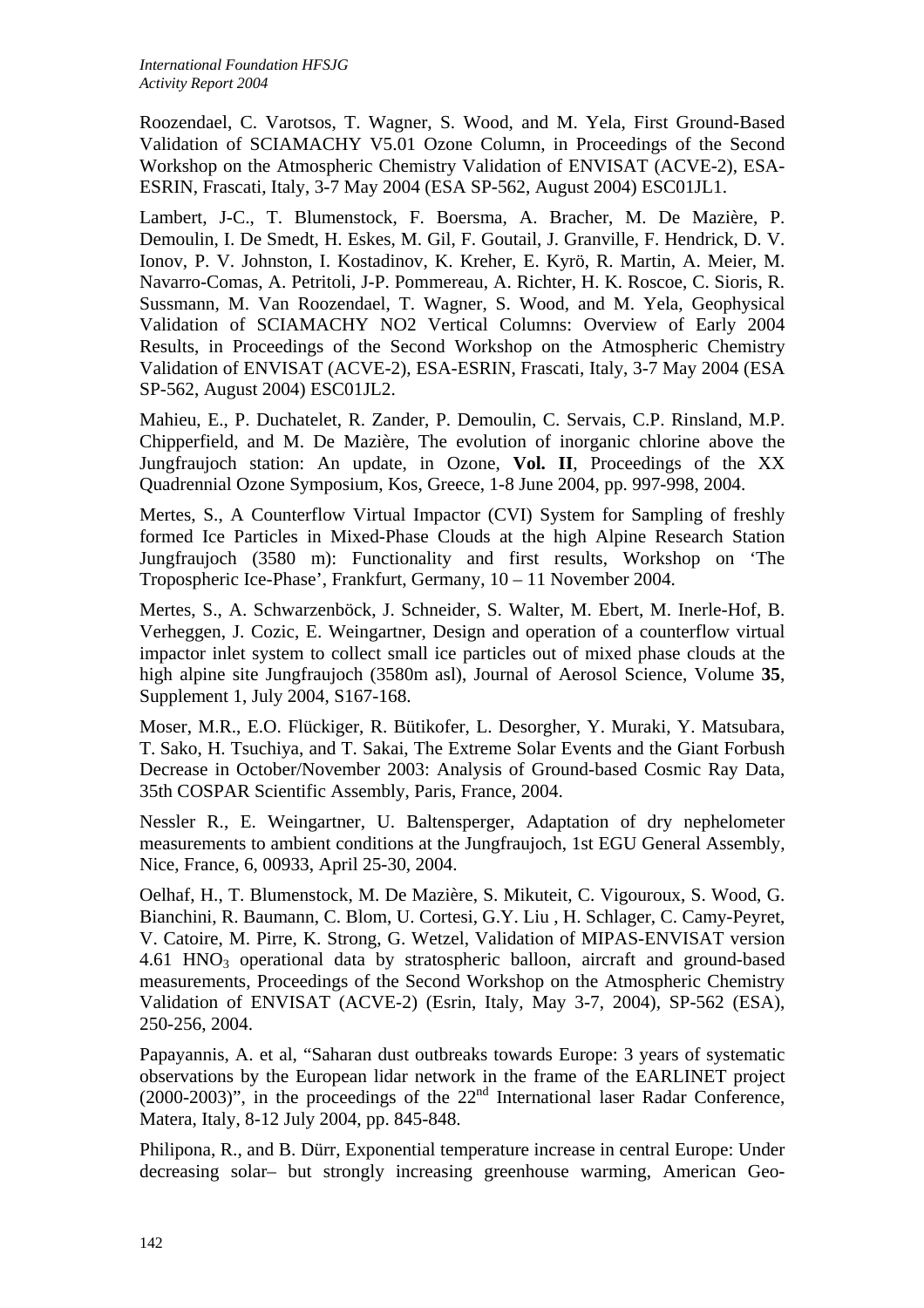physical Union, 2004 Joint Assembly, Montreal, Canada, May 17-21, 2004.

Philipona, R., Messung des Strahlungsantriebes an der Erdoberfläche bestätigen die Zunahme des Treibhauseffektes, DACH Meteorologentagung, Karlsruhe, Deutschland, September 7-10, 2004.

Schneider, J., S. Walter, N. Hock, J. Curtius, S. Borrmann, S. Mertes, J. Heintzenberg, E. Weingartner, B. Verheggen, J. Cozic, U. Baltensperger, Mass Spectrometric Analysis of Ice and Supercooled Cloud Residuals during CLACE-3, poster at the AAAR Fall Meeting, Atlanta, Georgia, October 2004.

Simeonov, V., P. Ristori, I. Balin, B. Calpini, H. van den Bergh, "A New DIAL Based on a N2 Raman Converter for Ozone Monitoring; Design and Application during the ESCOMPTE Campaign", in the proceedings of the XX Quadrennial Ozone Symposium, Kos Greece, 1-8 June, 2004, V.**1**, pp. 109-110.

Taslakov, M., V. Simeonov, and H. van den Bergh, "Ozone detection by Quantum Cascade Laser Single-pulse spectroscopy", in the proceedings of the XX Quadrennial Ozone Symposium, Kos Greece, 1-8 June 2004, V. **1** pp. 603-604.

Taslakov, M.A. V.B. Simeonov, H. van den Bergh ; "Ozone detection by quantum cascade laser", 8-th International Global Atmospheric Chemistry Conference 4-9 September 2004 Christchurch, New Zeeland.

Troller M., A. Geiger, E. Brockmann, J.-M. Bettems, B. Bürki, H.-G. Kahle: "Tomographic determination of the spatial distribution of water vapor using remote sensing techniques", Solicited presentation at the 35th Committee on Space Research (COSPAR) Scientific Assembly Paris, France, 2004.

Van Ekeren J.S., M. Fierz, U. Baltensperger, H. Burtscher, E. Weingartner, CCN measurements with an expansion type CCN counter at a high alpine site, Proc. EAC 2004, Budapest, Hungary, J. Aerosol Sci., **I**, S133-S134, September 6-10, 2004.

Verheggen B., J. Cozic, E. Weingartner, S. Sjögren, J.S. van Ekeren, N. Bukowiecki, R. Schmidhauser, U. Baltensperger, S. Mertes, K.N. Bower , M.J. Flynn, J.D. Allan, M.W. Gallagher, J. Crosier, H. Coe, T.W. Choularton, J. Schneider, S. Walter, S. Henning, T. Rosenørn, M. Bilde, A. Petzold, E. Barthazy, M. Inerle-Hof, M. Ebert, S. Weinbruch, CLACE 3: Third Cloud and Aerosol Characterization Experiment conducted at a High Alpine Site in the Free Troposphere, Proc. EAC 2004, Budapest, Hungary, J. Aerosol Sci. **I**, S171-S172, September 6-10, 2004.

Walter, S., J. Schneider, J. Curtius, F. Drewnick, N. Hock, S. Mertes, B. Verheggen, E. Weingartner, M. Ettner, S. Borrmann, In-situ-Messungen von Eiskristall-Residuen mit dem Aerosol-Massenspektrometer im Rahmen der CLACE-3-Messkampagne: Erste Ergebnisse und Ausblick für den SFB 641, oral presentation at the workshop "Die troposphärische Eisphase" (TROPEIS II), Frankfurt 2004.

Walter, S., J. Schneider, N. Hock, J. Curtius, S. Mertes, S. Borrmann, Chemical composition of the free tropospheric aerosol at the Jungfraujoch, poster at the  $1<sup>st</sup>$ French-German Summer School, Ile d'Oléron, September 2004.

Weingartner E., Aging processes of soot particles in the atmosphere, 8th ETH conference on combustion generated particles, ETH, Zürich, CD, August 16-18, 2004.

Weingartner E., S. Sjögren, J. Cozic, B. Verheggen, U. Baltensperger, Hygroscopic properties and chemical composition of aerosol particles at the high alpine site Jungfraujoch, Proc. EAC 2004, Budapest, Hungary, J. Aerosol Sci. **I**, S135-S136,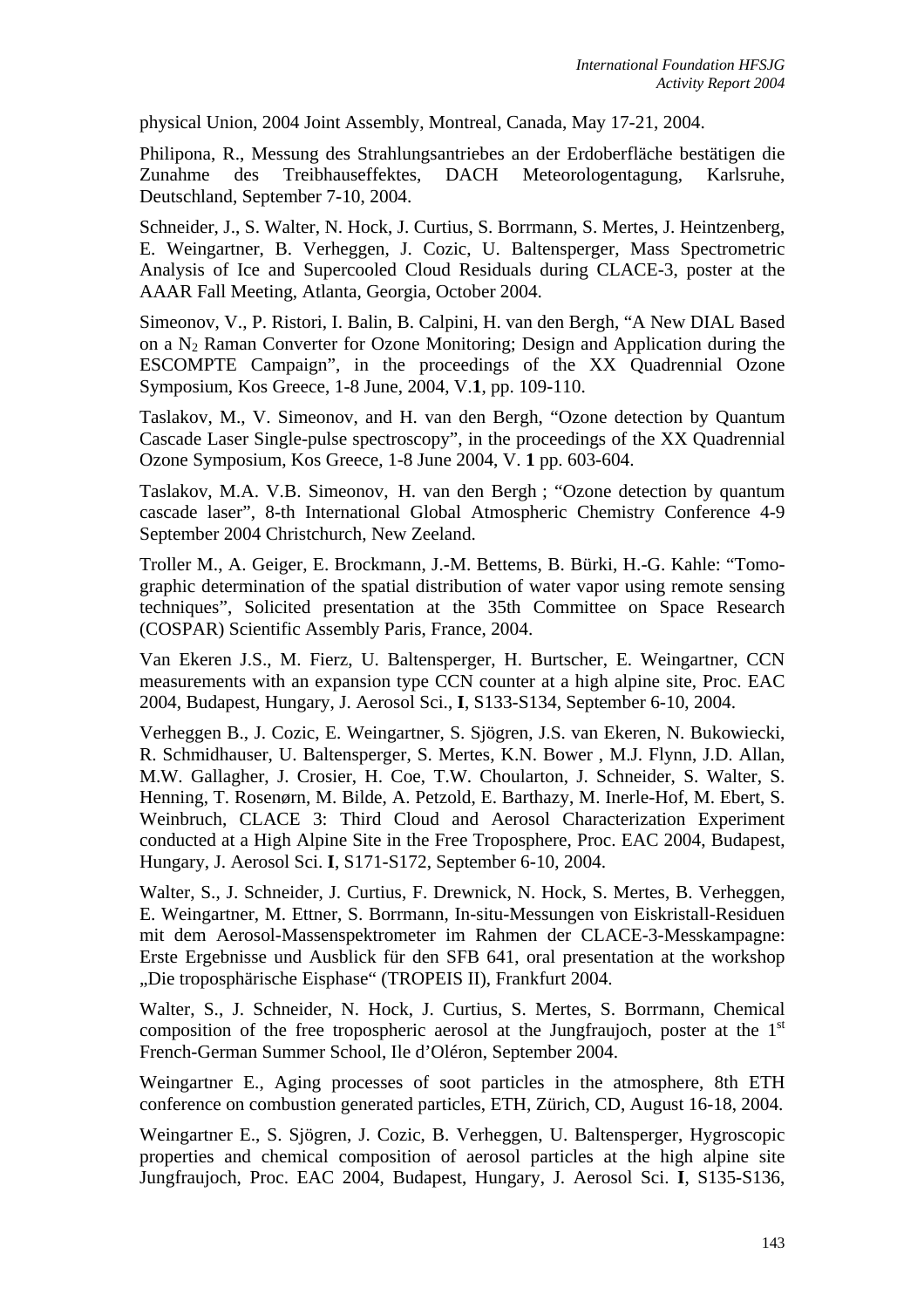2004.

Weingartner E., Wintermesskampagne CLACE-3 auf dem Jungfraujoch (3580 m.ü.M.) im Überblick Tropeis II, Die troposphärische Eisphase, Frankfurt am Main, Germany, November 10-11, 2004.

Wetzel, G., T. Blumenstock, H. Oelhaf, G.P. Stiller, D.-Y. Wang, G. Zhang, M. Pirre, F. Goutail, A. Bazureau, J.-P. Pommereau, A. Bracher, M. Sinnhuber, M. Weber, K. Bramstedt, B. Funke, M. López-Puertas, I. Kostadinov, A. Petritoli, A. Alfaro, F. Hendrick, M. Van Roozendael, M. De Mazière, Validation of MIPAS-ENVISAT version 4.61 operational data: NO2, Proceedings of the Second Workshop on the Atmospheric Chemistry Validation of ENVISAT (ACVE-2) (Esrin, Italy, May 3-7, 2004), SP-562 (ESA), 234-240, 2004.

## **Edited books**

Calpini, B., V. Simeonov, Trace Gas species detection in the lower atmosphere by lidar in Takashi Fujii and Tetsuo Fukuchi (eds.) Laser Remote Sensing,: Dekker/CRC Press, in press.

Zander, R., and M. De Mazière, Atmospheric composition changes: Causes and processes at work, in "Assessment and Integration Report on Global Change-Related Projects Funded by the OSTC in the Area of Natural Sciences During 1990-2002", in press, 2004.

Schüpbach, E., and Stuart A. Penkett, Swiss-British Collaboration on the Jungfraujoch 1991-2003.

Schwikowski, M., Reconstruction of European air pollution from Alpine ice cores. In: Earth Paleoenvironments: Records preserved in Mid- and Low-Latitude Glaciers, Eds. L.D. Cecil, J.R. Green, and L.G. Thompson, Kluwer Academic Publishers, Dordrecht, pp. 95-119 (2004).

## **Theses**

Balin, I., Monitoring of atmospheric water vapor, temperature, and aerosol by a multiwavelength elastic-Raman lidar Data books and reports, PhD Thesis No 2975 EPFL, 2004.

Dürr, B., The Greenhouse Effect in the Alps – by models and observations, submitted to the Swiss Federal Institute of Technology, Zürich, pp.92, 2004.

Lüthi, T., Solar Flares at Millimeter and Submillimeter Wavelengths – Instrumental Techniques and Observations, PhD Thesis, Universität Bern, 2004.

Nessler, R., Dry and Ambient Aerosol Properties at the Jungfraujoch, PhD Thesis No 3051 EPFL, 2004.

[Troller](http://www.ggl.baug.ethz.ch/staff/troller) M.: "GPS based Determination of the Integrated and Spatially Distributed Water Vapor in the Troposphere", Diss [ETH](http://www.ethz.ch/) No. 15513, 2004.

Vasic, V., An airborne millimetre-wave radiometer at 183 GHz: receiver development and stratospheric water vapour measurements, PhD Thesis, Universität Bern, 2004.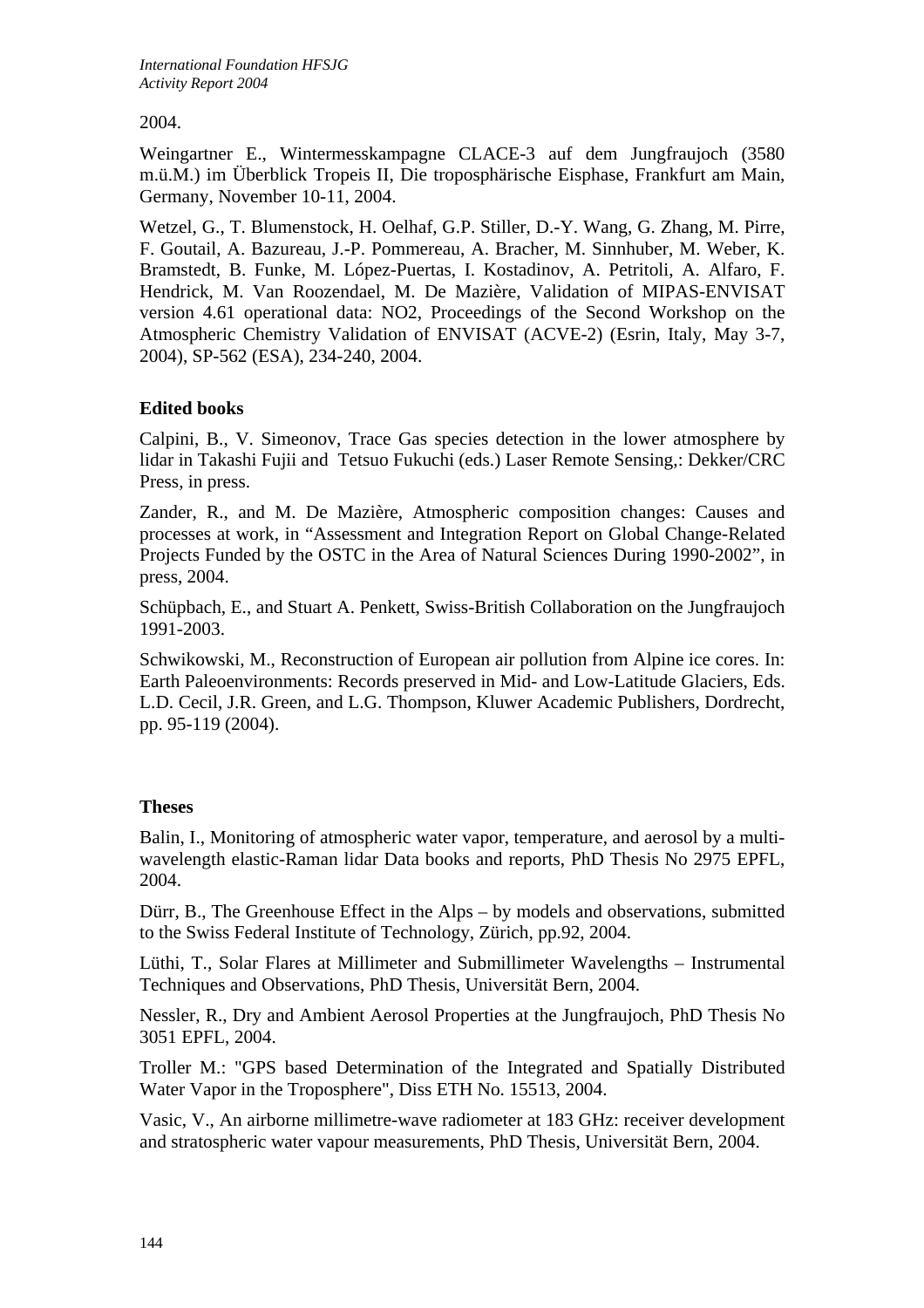### **Data publications and reports**

"Le rayonnement atmosphérique et son réseau de mesure suisse" in Annalen 2003 MeteoSchweiz, Zürich (August 2004).

"Ozone, rayonnement UV et aérosols (GAW)" in Annalen 2003 MeteoSchweiz, Zürich (August 2004).

25 Jahre NABEL, Fachtagung, Dübendorf, 16. Januar 2004, Umwelt-Materialien Nr. 171 Luft, published by BUWAL Bundesamt für Umwelt, Wald und Landschaft, Bern 2004.

Alexandrescu. D., L. Anghel, M. Nicolaidis, "Simulating Single Event Transients in VDSM ICs for Ground Level Radiation", Journal for Electronic Testing: Theory and Applications, 20, 413-421, 2004.

Annual Report, Institute of Applied Physics, University of Bern, 1.7.2003— 30.6.2004, Bern, 2004.

Häberlin, H.: "Hochalpine Photovoltaikanlagen – Langzeiterfahrungen mit Fassadenanlagen" (in German). Elektrotechnik 6+7, 2004.

Häberlin, H.: "Netzgekoppelte Photovoltaikanlage Jungfraujoch: 10 Jahre störungsfreier Betrieb mit Rekord-Energieerträgen" (in German) SEV/VSE-Bulletin 10/2004.

Harris, N. and M. De Mazière, The Montreal Protocol: Stratospheric Ozone Depletion and Surface UV Radiation, in GMES-GATO, A European Strategy for Global Atmospheric Monitoring, EUR 21154, (European Commission, Brussels), Chapter 1, 2004

Henning, S., T. Rosenørn, E. Weingartner, U. Baltensperger, and M. Bilde, Cloud condensation nuclei measurements at Jungfraujoch, 3580 m asl, Report Series in Aerosol Science, Finish Association for Aaerosol Research, 2005 **71A**, 173-176.

Mertes, S., Ice nuclei: field measurements on Jungfraujoch, colloquium of atmospheric and environmental sciences, Institut für Meteorologie und Geophysik, University of Frankfurt/Main, 15 July, 2004.

Philipona, R., and A. Ohmura, "Messung des Treibhauseffektes in den Alpen", ETH Bulletin, Magazin der Eidgenösischen Technischen Hochschule Zürich, Nr 293, Mai 2004.

Sugiyama, S., and B. Müller, M. Funk, Outburst flood of the glacier dammed lake on Gornergletscher, Annual report 2004, VAW, ETH Zürich, 2005.

Umweltradioaktivität und Strahlendosen in der Schweiz 2003, Bundesamt für Gesundheit, Abteilung Strahlenschutz, Prof. Editor Dr. H. Völkle, Fribourg, June, 2004.

Vonder Müll, D., J. Nötzli, K. Makowski, and R. Delaloye, Permafrost in Switzerland 2000/2001 and 2001/2002, Glaciological Report (Permafrost) No. **2/3**.

Zander, R. and M. De Mazière, Atmospheric composition changes: causes and processes involved, in Belgian Global Change Research 1990-2002, Assessment and Integration Report, Main Eds.: M. G. Den Ouden and M. Vanderstraeten, Scientific editors: R. Ceulemans, M. De Mazière, I. Nijs, J.-P. Vanderborght, J.-P. Van Ypersele, R. Wollast, R. Zander, Chapter 1, in press, 2005.